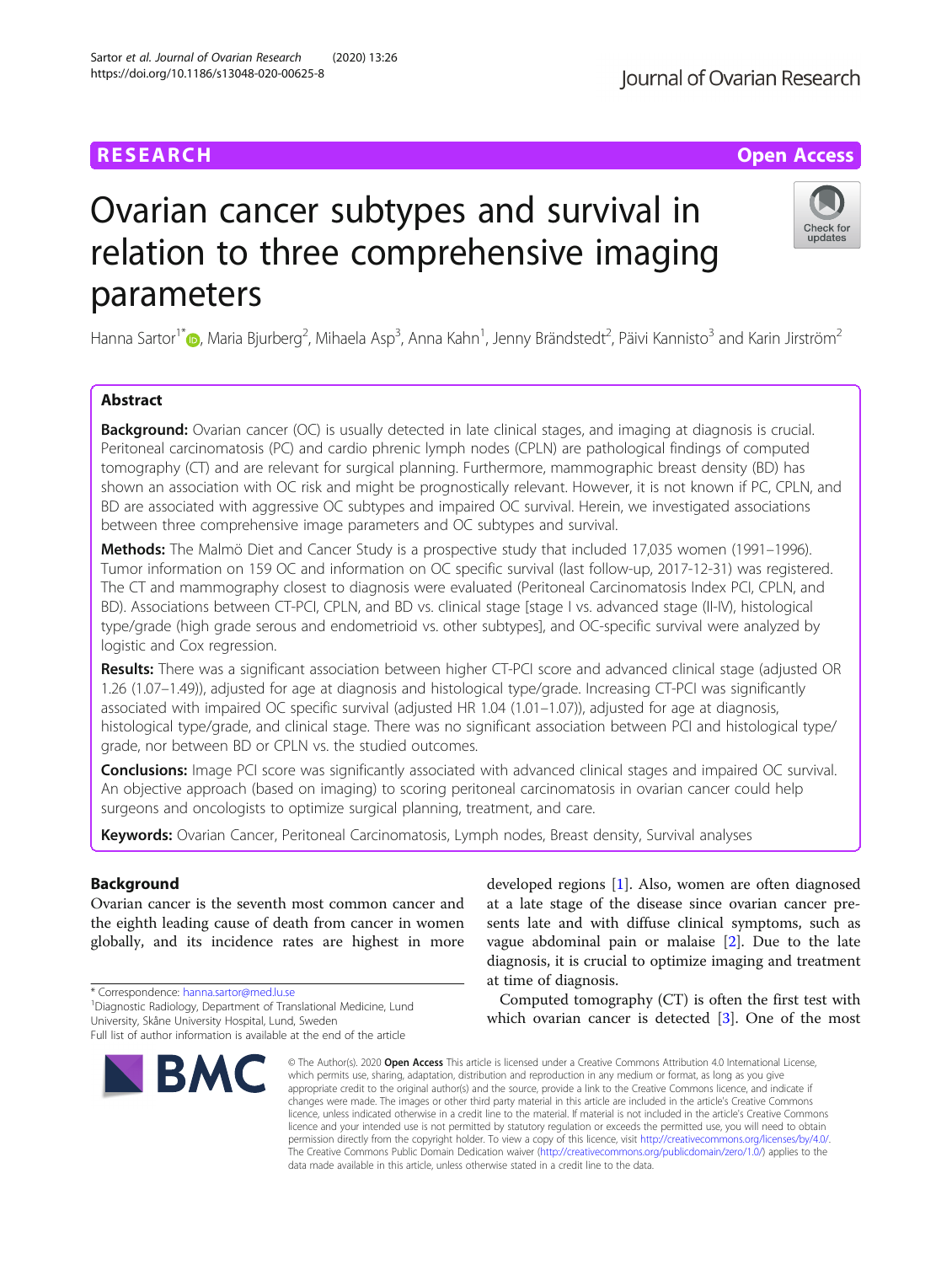common findings is peritoneal metastases that can be evaluated with CT with an overall sensitivity of more than 90% (depending on anatomical site, lesion size, and radiologist experience) and with high specificity (around 80%) as compared to findings at surgery [[4,](#page-8-0) [5](#page-8-0)]. The Sugarbaker peritoneal carcinomatosis index (PCI) [\[6](#page-8-0)] allows a quantification of peritoneal metastases both surgically  $[7]$  $[7]$  and with imaging  $[5]$  $[5]$ , and previous studies have reported that CT-PCI has the potential to help evaluate surgical outcome [[8\]](#page-8-0) and the 5-year survival probability in women with advanced ovarian cancer [\[9\]](#page-8-0).

Furthermore, cardio phrenic lymph nodes (CPLN) are located above the abdominal cavity and diaphragm and are, by convention, considered radiologically positive if the short axis in the transaxial plane is  $\geq$ 5 mm. However, how they should be handled in surgical care and their role in ovarian cancer prognosis have been debated [\[10,](#page-8-0) [11](#page-8-0)]. Interestingly, a recent paper (predominantly high grade serous OC) [[10](#page-8-0)] indicated that there was a stronger correlation between CPLN positivity and peritoneal carcinomatosis of the upper abdomen (especially of the diaphragm) than between CPLN positivity and abdominal lymph node status, which makes the two parameters (CT-PCI and CPLN) particularly interesting to study together.

Women in developed countries are frequently subject to imaging as part of breast cancer-screening programs that include mammography. Mammographic breast density (BD) is an image parameter that reflects the composition of the breast tissue, and women with dense breasts have a higher incidence of breast cancer than do women with non-dense breasts and possibly also a worse prognosis [[12,](#page-8-0) [13\]](#page-8-0). Also, increased BD has also been shown to be associated with a modestly increased risk of ovarian cancer [[14\]](#page-8-0). However, it is not known if BD is linked to more aggressive types of ovarian cancer in terms of stage, histological grade, and survival, and this has not been previously studied.

Imaging is an underused biomarker since it has the potential to aid in the prediction of clinical decision making and prognosis. However, currently, in clinical routines addressing ovarian cancer, imagining is not used in a structured manner. However, it is a challenge to select relevant imaging parameters, which must be both readily available and pragmatic to analyze for the radiologist. The joint initiative on several imaging parameters in relation to long term follow up in ovarian cancer has the possibility to represent such relevant imaging parameters and has, to the best of our knowledge, not previously been investigated.

The goal of this study was to analyze three comprehensive imaging parameters available for most women with ovarian cancer, with the hypothesis that these might add information on ovarian cancer subtypes and survival at an early diagnostic stage.

#### **Methods**

#### The Malmö diet and Cancer study (MDCS)

The MDCS (LU 51–90) and the present study (Dnr 530/ 2008) were approved by the regional ethics committee in Lund, Sweden. All women gave written informed consent.

The MDCS [\[15](#page-8-0)–[17\]](#page-8-0) was a population-based, prospective cohort study, which included 17,035 women during 1991–1996. Various baseline data were registered (e.g., parity, oral contraceptives), and ovarian cancer cases were identified prospectively from the MDCS cohort. The associated pathological (histological subtype and grade, clinical stage) and radiological variables at ovarian cancer diagnosis (mammographic density, CT-PCI, CPLN) were collected and added to the database retrospectively for research purposes. Cause of death (ovarian cancer as an underlying or subordinate cause of death) and vital status (alive or dead from another cause was classified as alive) was registered with the last follow-up on 31 December 2017 (mean follow up time, 16.7 years).

#### CT-PCI and CPLN

Patients with digital CT images were eligible for image analyses. Hence, patients with analogue CT images are classified as "missing CT" (Table [1](#page-2-0)). All patients underwent CT in the supine position and the majority with intravenous and oral contrast. Images were reformatted in the coronal and sagittal planes. The images were gathered over a long period of time. Hence, there is a variety of radiology systems; this has, however, been shown not to affect peritoneal carcinomatosis detection [\[4](#page-8-0)]. The median time between CT closest to diagnosis and registered OC diagnosis was 6 days (range 152 days). CT-PCI was retrospectively scored using the Sugarbaker classification [\[5,](#page-8-0) [6](#page-8-0)] by one specialist in radiology with subspeciality training in gastroradiology (CB). The PCI is calculated as the sum of numerical lesion scores assigned to 13 abdominopelvic regions. The lesion score relates to the largest visible implant. CPLN was defined as pathologically enlarged if measuring ≥5 mm in the short axis in the axial plane [[10\]](#page-8-0) and was defined as negative or positive (i.e., enlarged). The evaluation of CPLN was made on the same CT as for CT-PCI and was retrospectively analyzed by one radiologist with subspecialty training in gastroradiology (AK).

#### Breast density

BD was retrospectively graded in one of four categories (a-d) according to Breast Imaging Reporting and Data System 5th Ed (BI-RADS) [[18\]](#page-8-0) using the screening mammography (analogue (before year 2004) or digital) closest before ovarian cancer diagnosis (median, 1.2 years). The BD was estimated using both breasts and all views. All mammograms were assessed by one specialist in radiology with special training in BD (HS).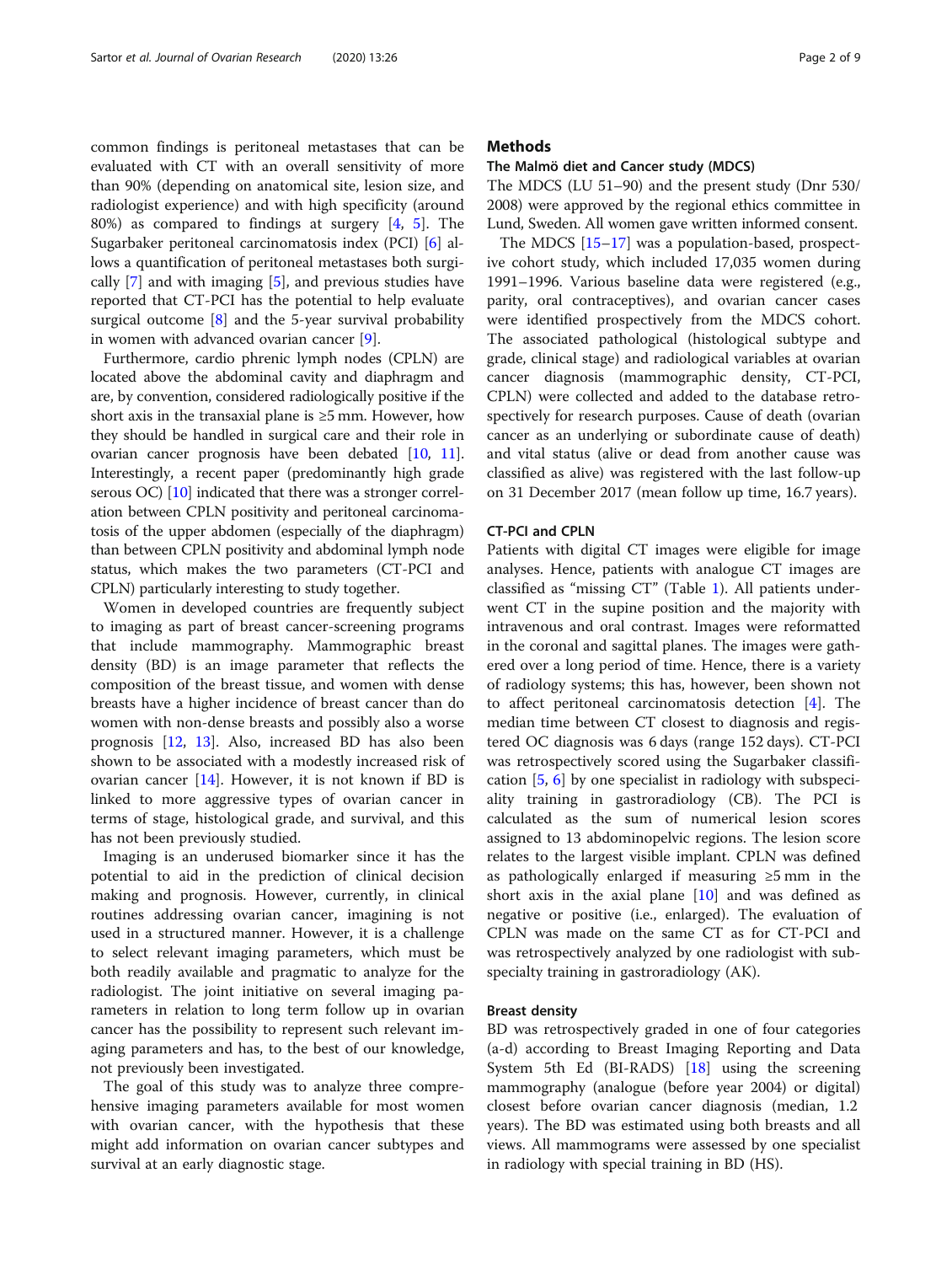<span id="page-2-0"></span>

| Table 1 Imaging parameters and patient and tumor                |
|-----------------------------------------------------------------|
| characteristics in relation to ovarian cancer-specific survival |

|                                          | Alive       | Dead           |
|------------------------------------------|-------------|----------------|
| Age at diagnosis                         |             |                |
| n                                        | 58          | 101            |
| median (range)                           | 68 (37)     | 68 (40)        |
| Missing                                  | 0           | 0              |
| Parity                                   |             |                |
| Nullipara                                | 8 (14.0)    | 23 (23.2)      |
| Yes                                      | 49 (86.0)   | 76 (76.8)      |
| Missing                                  | 1           | 2              |
| Oral contraceptives                      |             |                |
| <b>No</b>                                | 31 (53.5)   | 54 (53.5)      |
| Yes                                      | 27 (46.5)   | 47 (46.5)      |
| Missing                                  | 0           | 0              |
| Density                                  |             |                |
| Low                                      | 22 (50)     | 29 (46.8)      |
| High                                     | 22 (50)     | 33 (53.2)      |
| Missing                                  | 14          | 39             |
| Stage                                    |             |                |
| Stage I                                  | 19 (32.8)   | 7(7.2)         |
| Advanced Stage                           | 39 (67.2)   | 90 (92.8)      |
| Missing                                  | $\mathbf 0$ | $\overline{4}$ |
| Histological type/grade                  |             |                |
| Low grade serous/other                   | 22 (38.6)   | 24 (24.7)      |
| High grade serous and all<br>endometroid | 35 (61.4)   | 73 (75.3)      |
| Missing                                  | 1           | $\overline{4}$ |
| PCI                                      |             |                |
| median (range)                           | 2.5(39)     | 17.5 (39)      |
| Missing CT                               | 16          | 49             |
| CPLN                                     |             |                |
| $< 5$ mm                                 | 24 (57.1)   | 22 (42.3)      |
| $\geq$ 5 mm                              | 18 (42.9)   | 30 (57.7)      |
| Missing CT                               | 16          | 49             |

Categorical variables are presented as count (percent) and continuous variables are presented as median (range)

#### Tumor characteristics and clinical stage

All tumors between 1991 and 2007 were reevaluated by a senior pathologist (KJ) regarding histological subtype and histological grade [\[19](#page-8-0)]. Information on tumors from 2008 and onward were extracted from the original pathology reports, with the reports being more structured from these time points and onwards. Of the 166 OC cases (100%), 7 (4%) cases were defined as non-epithelial and excluded. Of the 159 OC cases eligible for analysis, the distribution was as follows: 99 (60%) were classified as serous, 27 (16%) endometrioid, ten (6%) mucinous, seven (4%) clear-cell, and 12 (7%) undifferentiated/ adenocarcinoma NOS, and four cases (2%) had missing information on histologic subtype in medical charts or pathology reports. No borderline tumors were included in the study, as none had been registered. Tumor grade was divided into low or high, with the previous intermediate grade classified as high grade in this present study. Because of the small number of cases and for purposes of clinical relevance, histological subtype and grade were combined into one variable with the following classification: high-grade serous tumors and endometroid tumors (all grades) were grouped, and all other histological types combined in one group (including serous type with low or unknown grade). Information regarding the clinical stage was obtained retrospectively from the medical charts, following the standardized WHO classification of tumor staging and classified as stage I or advanced stage (II-IV).

#### **Statistics**

Logistic regression was used to analyze CT-PCI (continuous), dichotomized BD [fatty  $(a + b)$  vs. dense  $(c + d)$ ], and CPLN (binary) in relation to histologic type/grade (binary) and clinical stage (binary), which yielded odds ratios (OR) and 95% confidence intervals (CI). Adjustments were made for age at diagnosis (continuous), oral contraceptive use at baseline (binary), and parity (binary) in density analyses. Adjustments (CT-PCI and CPLN) were made for age at diagnosis (continuous) and histologic subtype/grade or clinical stage (when the variable was not an endpoint). Kaplan-Meier estimates were used to present survival probabilities for breast density and CPLN, respectively. Associations between selected imaging parameters and ovarian cancer survival were analyzed using Cox's proportional hazards analysis, yielding an HR with a 95%CI; adjustments were made for age at diagnosis, histologic subtype/grade, and clinical stage with the addition of oral contraceptives and parity in density analyses. The proportional hazards assumption was confirmed using a log-minus-log plot. A *p*value < 0.05 was considered statistically significant. Stata SEwas used for the statistical analyses (version 16.0. College Station, Texas: StataCorp.).

#### Results

The imaging parameters and patient and tumor characteristics relating to ovarian cancer-specific survival are shown in Table 1. The mean difference between age at baseline and age at diagnosis was 11.3 years (range, 0.3– 0.24). The distribution of PCI scores over ovarian cancer-specific survival is shown in Fig. [1.](#page-3-0) Radiological images illustrating peritoneal carcinomatosis, enlarged CPLN, and breast density is shown in Figs. [2](#page-3-0) and [3.](#page-4-0)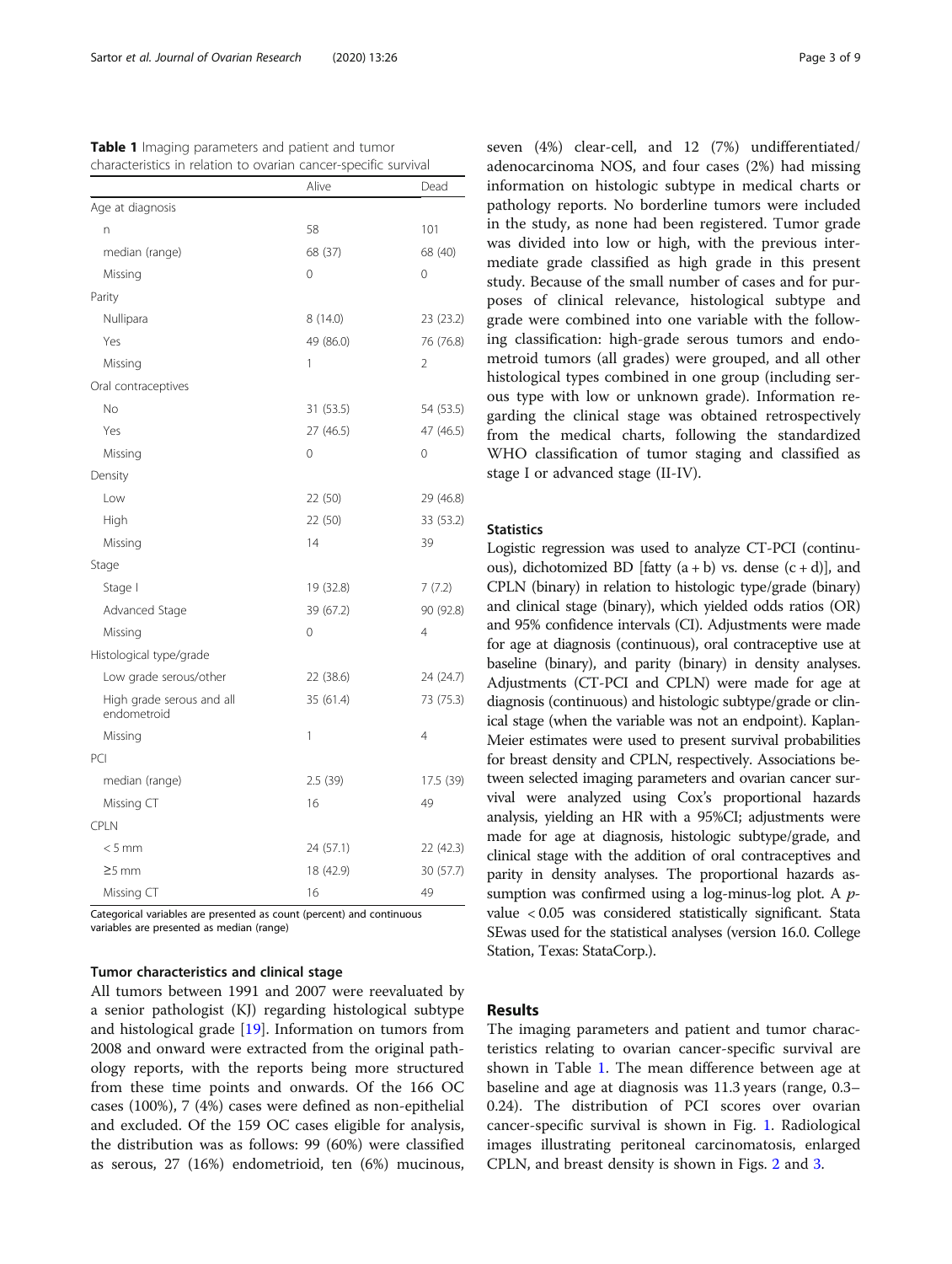<span id="page-3-0"></span>

#### CT-peritoneal Carcinomatosis index

There was a statistically significant association between increasing CT-PCI and advanced clinical stage  $(OR_{\text{adj}} 1.26$ (1.07–1.49),  $p = 0.007$ ), adjusted for age at diagnosis and histologic type/grade (Table [2](#page-4-0)). There was no association between CT-PCI and histologic type/grade (ORadj 1.02 (0.98–1.06),  $p = 0.434$ ). Furthermore, higher CT-PCI was significantly associated with impaired OC specific survival (HR<sub>adj</sub> 1.04 (1.01–1.07),  $p = 0.003$ ), adjusted for age at diagnosis, histologic type/grade, and clinical stage.

#### Cardiophrenic lymph nodes

In crude analyses, there was a statistically significant association between enlarged CPLN and advanced clinical stage (OR 3.14 (1.10–10.57),  $p = 0.033$ ) (Table [3\)](#page-5-0). After adjustments, the association was in the same direction



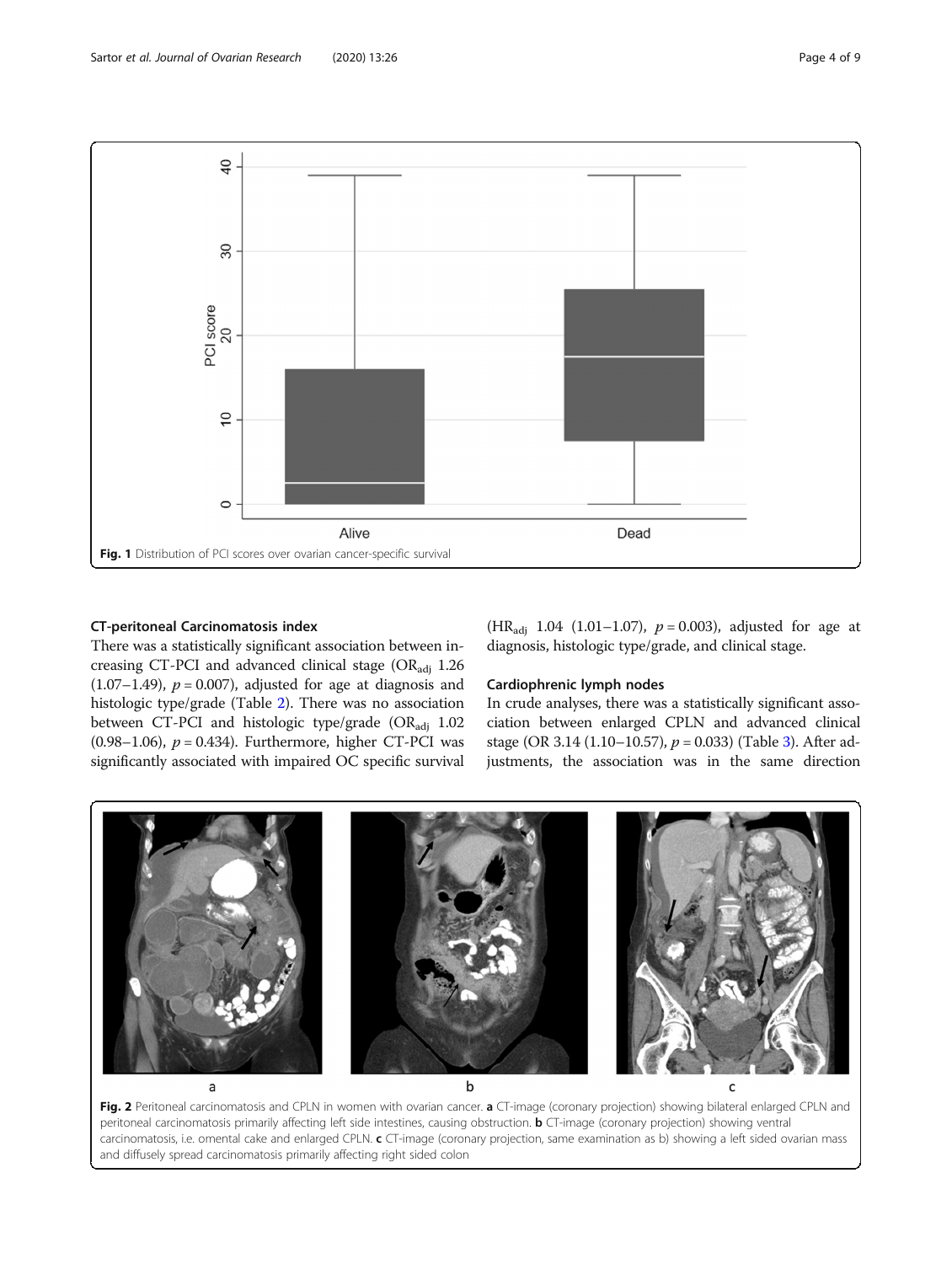although not significant (OR<sub>adi</sub> 2.13 (0.69–7.66),  $p =$ 0.173). There were no statistically significant associations between enlarged CPLN and histologic type/grade or OC specific survival. However, for both analyses enlarged CPLNs were more frequent with high grade tumors as compared to low grade tumors (57.1% vs. 41.7%) and more frequent with OC deaths vs. alive cases (57.7% vs. 42.9%). The non-significant difference in survival between the two groups of CPLN is further illustrated in Fig. [4](#page-5-0).

#### Breast density

There were no significant associations between high BD and clinical stage (OR<sub>adi</sub> 1.65 (0.57–4.78),  $p = 0.361$ ) or histologic type/grade (OR<sub>adj</sub> 1.13 (0.46–2.79),  $p = 0.787$ ), adjusted for age at diagnosis, parity, and oral contraceptives. Also, high BD showed no relation to OC specific survival (OR<sub>adi</sub> 0.90 (0.52–1.56),  $p = 0.708$ ), adjusted for

age at diagnosis, histological type/grade, clinical stage, parity, and oral contraceptives. The relation between the two groups of density and survival is further illustrated in Fig. [5](#page-6-0). All analyses with adjustments are shown in Table [4.](#page-6-0)

#### **Discussion**

In this study, we have identified significant relationships between CT-PCI, advanced clinical stage, and longtime follow-up ovarian cancer-specific survival. CPLN and mammographic density did not show a relationship with ovarian cancer subtypes or survival. From an imaging point of view, this demonstrates how structured reporting of peritoneal carcinomatosis can aid in clinical care.

Many factors affect the sensitivity of CT for detecting peritoneal carcinomatosis, such as lesion size, ascites, and technical parameters. However, CT is still considered the imaging method of choice for detecting ovarian tumors and peritoneal implants [[20\]](#page-8-0). According to a previous meta-analysis on malignancies with peritoneal metastasis (of which 46% had a gynecological origin), CT is reported to underestimate carcinomatosis by 12–33% [[21\]](#page-8-0), but there was still a moderate to high agreement between CT-PCI scores and surgical-PCI scores (kappa = 0.49 to 0.96) [[21](#page-8-0)]. Furthermore, we believe that patient outcome is particularly interesting to highlight and is likely more relevant than surgical findings as a standard of reference for imaging studies. Interestingly, CT-PCI can be used to preoperatively estimate the surgical challenges and postoperative complications in women with OC [[8](#page-8-0)]. Also, Diaz et al. have shown that peritoneal disease quantified by CT-PCI in advanced-stage ovarian cancer patients correlated with presurgical CA-125 levels and 5-year survival [[9\]](#page-8-0). This is in line with our results, showing increasing CT-PCI to be significantly related to impaired OC-survival, even after adjustment for histological subtype and clinical stage. Previous studies [[8,](#page-8-0) [9](#page-8-0)] have addressed stage III and IV OC. However, we believe that it is important to include all OC stages since,



|              | Median (range) |                |                     |          |                                               |          |  |
|--------------|----------------|----------------|---------------------|----------|-----------------------------------------------|----------|--|
|              | Stage I        | Advanced Stage | OR (95% CI)         | $p$ -val | OR <sub>Adj</sub> <sup>a</sup> (95% CI)       | $p$ -val |  |
| PCI          | 0(8)           | 17 (39)        | $1.29(1.10 - 1.53)$ | 0.002    | $1.26(1.07-1.49)$                             | 0.007    |  |
| Observations |                |                | 92                  |          | 90                                            |          |  |
|              | Low grade      | High grade     | OR (95% CI)         | $p$ -val | $OR_{\text{Adj}}^{\text{b}}(95\% \text{ Cl})$ | $p$ -val |  |
| PCI          | 2.5(39)        | 14 (39)        | $1.02(0.99 - 1.06)$ | 0.170    | $1.02(0.98 - 1.06)$                           | 0.434    |  |
| Observations |                |                | 92                  |          | 90                                            |          |  |
|              | Alive          | Dead           | HR (95% CI)         | $p$ -val | $HR_{\rm Adi}^{\ c}$ (95% CI)                 | $p$ -val |  |
| PCI          | 2.5(39)        | 17.5 (39)      | $1.05(1.02 - 1.07)$ | < 0.001  | $1.04(1.01 - 1.07)$                           | 0.003    |  |
| Observations |                |                | 94                  |          | 90                                            |          |  |

<sup>a</sup>Adjusted for age at diagnosis and histological type/grade

**b**Adjusted for age at diagnosis and stage

Adjusted for age at diagnosis and stage and histological type/grade

<span id="page-4-0"></span>Sartor et al. Journal of Ovarian Research (2020) 13:26 Page 5 of 9

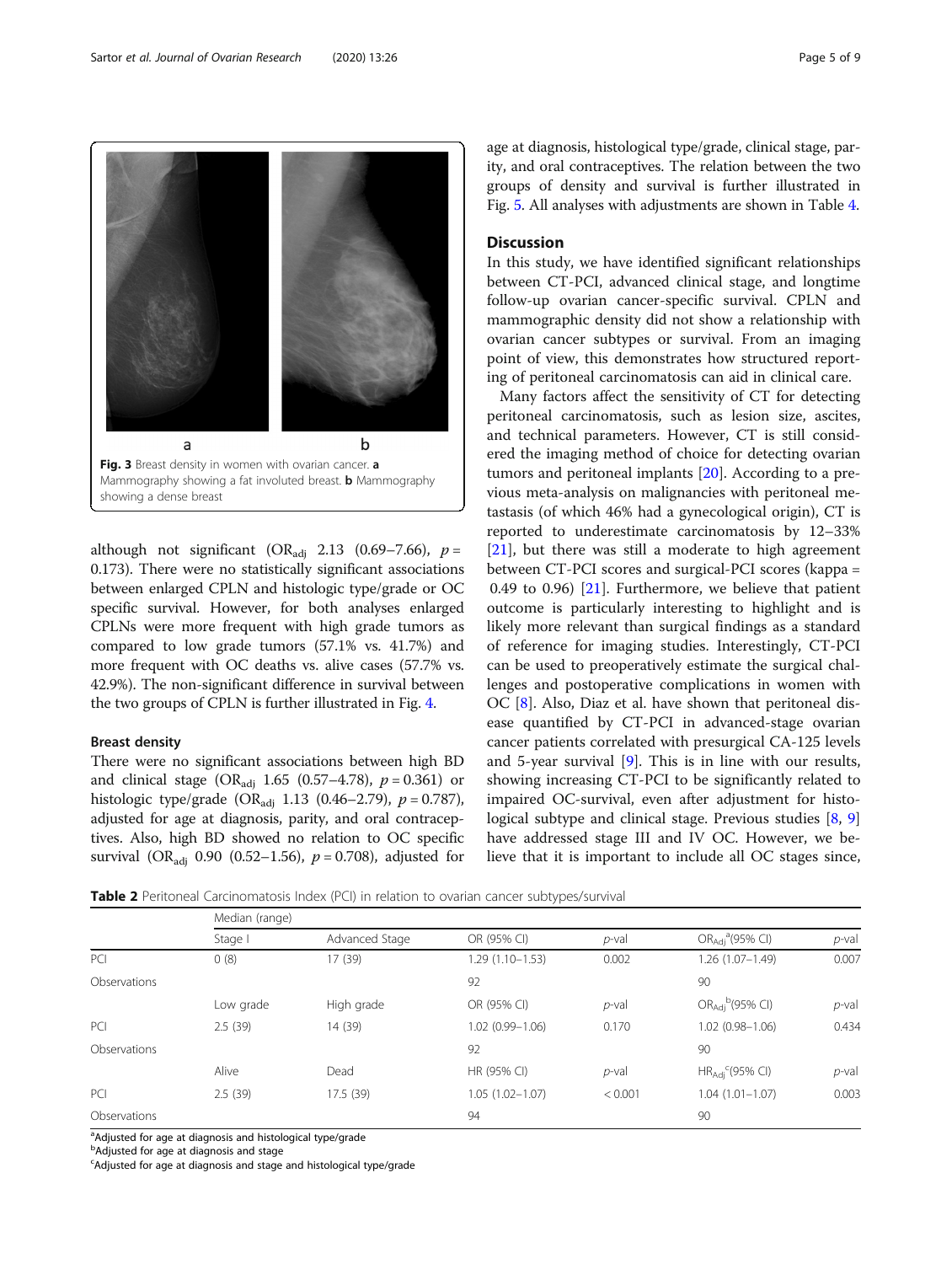<span id="page-5-0"></span>Table 3 Cardiophrenic lymph nodes (CPLN) in relation to ovarian cancer subtypes/survival

|              | n (%)     |                |                     |          |                                         |          |
|--------------|-----------|----------------|---------------------|----------|-----------------------------------------|----------|
|              | Stage I   | Advanced Stage | OR (95% CI)         | $p$ -val | OR <sub>Adj</sub> <sup>a</sup> (95% CI) | $p$ -val |
| <b>CPLN</b>  |           |                |                     | 0.033    |                                         | 0.173    |
| $< 5$ mm     | 13 (72.2) | 32 (43.2)      | 1.0 (Ref.)          |          | 1.0 (Ref.)                              |          |
| $\geq$ 5 mm  | 5(27.8)   | 42 (56.8)      | 3.14 (1.10-10.57)   |          | $2.13(0.69 - 7.66)$                     |          |
| Observations |           |                | 92                  |          | 90                                      |          |
|              | Low grade | High grade     | OR (95% CI)         | $p$ -val | $OR_{Adj}^{\text{b}}(95\% \text{ Cl})$  | $p$ -val |
| <b>CPLN</b>  |           |                |                     | 0.149    |                                         | 0.181    |
| $< 5$ mm     | 21(58.3)  | 24 (42.9)      | 1.0 (Ref.)          |          | 1.0 (Ref.)                              |          |
| $\geq$ 5 mm  | 15(41.7)  | 32(57.1)       | 1.87 (0.80-4.36)    |          | $1.86(0.75 - 4.62)$                     |          |
| Observations |           |                | 92                  |          | 90                                      |          |
|              | Alive     | Dead           | HR (95% CI)         | $p$ -val | $HR_{Adj}^c(95\% \text{ Cl})$           | $p$ -val |
| <b>CPLN</b>  |           |                |                     | 0.110    |                                         | 0.275    |
| $< 5$ mm     | 24(57.1)  | 22(42.3)       | 1.0 (Ref.)          |          | 1.0 (Ref.)                              |          |
| $\geq$ 5 mm  | 18 (42.9) | 30(57.7)       | $1.57(0.90 - 2.73)$ |          | $1.40(0.77 - 2.54)$                     |          |
| Observations |           |                | 94                  |          | 90                                      |          |

<sup>a</sup>Adjusted for age at diagnosis and histological type/grade

**b**Adjusted for age at diagnosis and stage

Adjusted for age at diagnosis and stage and histological type/grade

in daily clinical practice, at the time of imaging, the clinical stage is unknown. Therefore, including all stages more adequately reflects the true clinical scenario. It would have been interesting to subdivide the CT-PCI to further investigate if certain strategic abdominal areas were over- or under-represented. However, this was not possible due to the small sample size.

We could not establish an association between CT-PCI and histological subtypes, which is in line with the findings of a previous study (although comparing serous and non-serous tumors) [[9\]](#page-8-0). However, there was a significant relationship between increasing CT-PCI and advanced stage, which, to the best of our knowledge has not been previously studied and is coherent with our

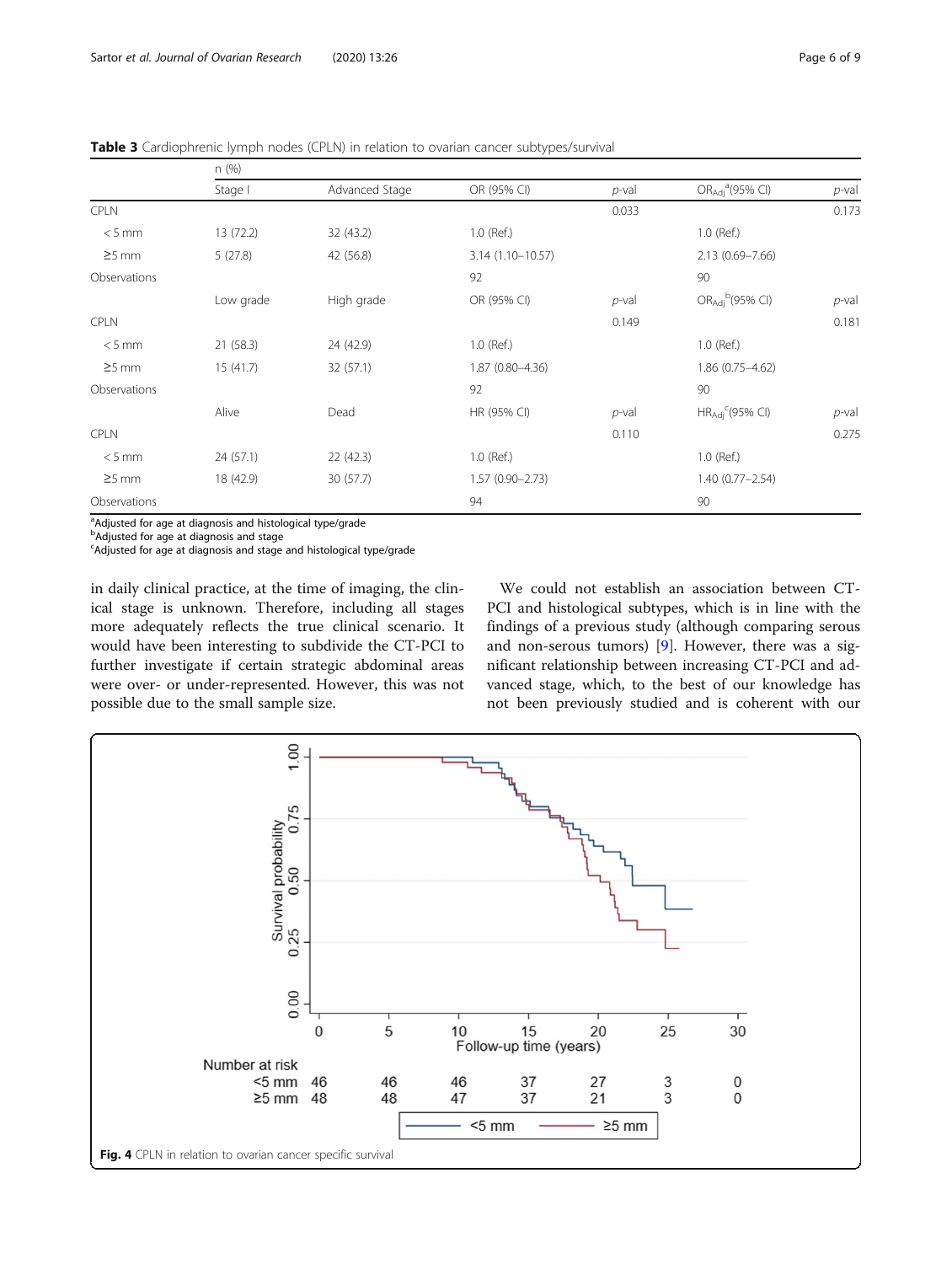<span id="page-6-0"></span>

results on increasing CT-PCI and impaired survival. Hence, the PCI-score could be useful to consider during several steps in clinical management.

A drawback of this study is the lack of information on potential neoadjuvant therapy, surgical method, and surgical outcome, especially since adequate surgical cytoreduction is the most important independent factor affecting survival in epithelial ovarian cancer [\[22](#page-8-0), [23](#page-8-0)]. However, the methods of surgery and the reporting of surgical outcomes vary over time in the MDCS, which would make this information difficult to interpret and classify. Furthermore, the survival analyses were adjusted for histological subtype/grade and clinical stage, both strongly contributing factors in selecting the method of surgery and treatment and could be proxy variables for surgical method and outcome. Lastly, the important

Table 4 Breast Density (BD) in relation to ovarian cancer subtypes/survival

|              | n (%)     |                |                     |          |                                           |          |
|--------------|-----------|----------------|---------------------|----------|-------------------------------------------|----------|
|              | Stage I   | Advanced Stage | OR (95% CI)         | $p$ -val | OR <sub>Adi</sub> <sup>a</sup> (95% CI)   | $p$ -val |
| <b>BD</b>    |           |                |                     | 0.408    |                                           | 0.361    |
| Fatty        | 11(55.0)  | 38 (45.2)      | 1.0 (Ref.)          |          | 1.0 (Ref.)                                |          |
| Dense        | 9(45.0)   | 46 (54.8)      | $1.51(0.57 - 4.02)$ |          | $1.65(0.57 - 4.78)$                       |          |
| Observations |           |                | 104                 |          | 102                                       |          |
|              | Low grade | High grade     | OR (95% CI)         | $p$ -val | OR <sub>Adi</sub> <sup>a</sup> (95% CI)   | $p$ -val |
| <b>BD</b>    |           |                |                     | 0.950    |                                           | 0.787    |
| Fatty        | 15 (48.4) | 33 (45.8)      | 1.0 (Ref.)          |          | 1.0 (Ref.)                                |          |
| Dense        | 16(51.6)  | 39 (54.2)      | $0.97(0.42 - 2.27)$ |          | $1.13(0.46 - 2.79)$                       |          |
| Observations |           |                | 103                 |          | 101                                       |          |
|              | Alive     | Dead           | HR (95% CI)         | $p$ -val | $HR_{Adj}^{\phantom{G}}(95\% \text{ Cl})$ | $p$ -val |
| <b>BD</b>    |           |                |                     | 0.659    |                                           | 0.708    |
| Fatty        | 22 (50.0) | 29 (46.8)      | 1.0 (Ref.)          |          | 1.0 (Ref.)                                |          |
| Dense        | 22 (50.0) | 33 (53.2)      | $1.11(0.67 - 1.82)$ |          | $0.90(0.52 - 1.56)$                       |          |
| Observations |           |                | 106                 |          | 100                                       |          |

<sup>a</sup>Adjusted for age at diagnosis, parity and use of oral contraceptives

<sup>b</sup>Adjusted for age at diagnosis, parity and use of oral contraceptives, stage and histological type/grade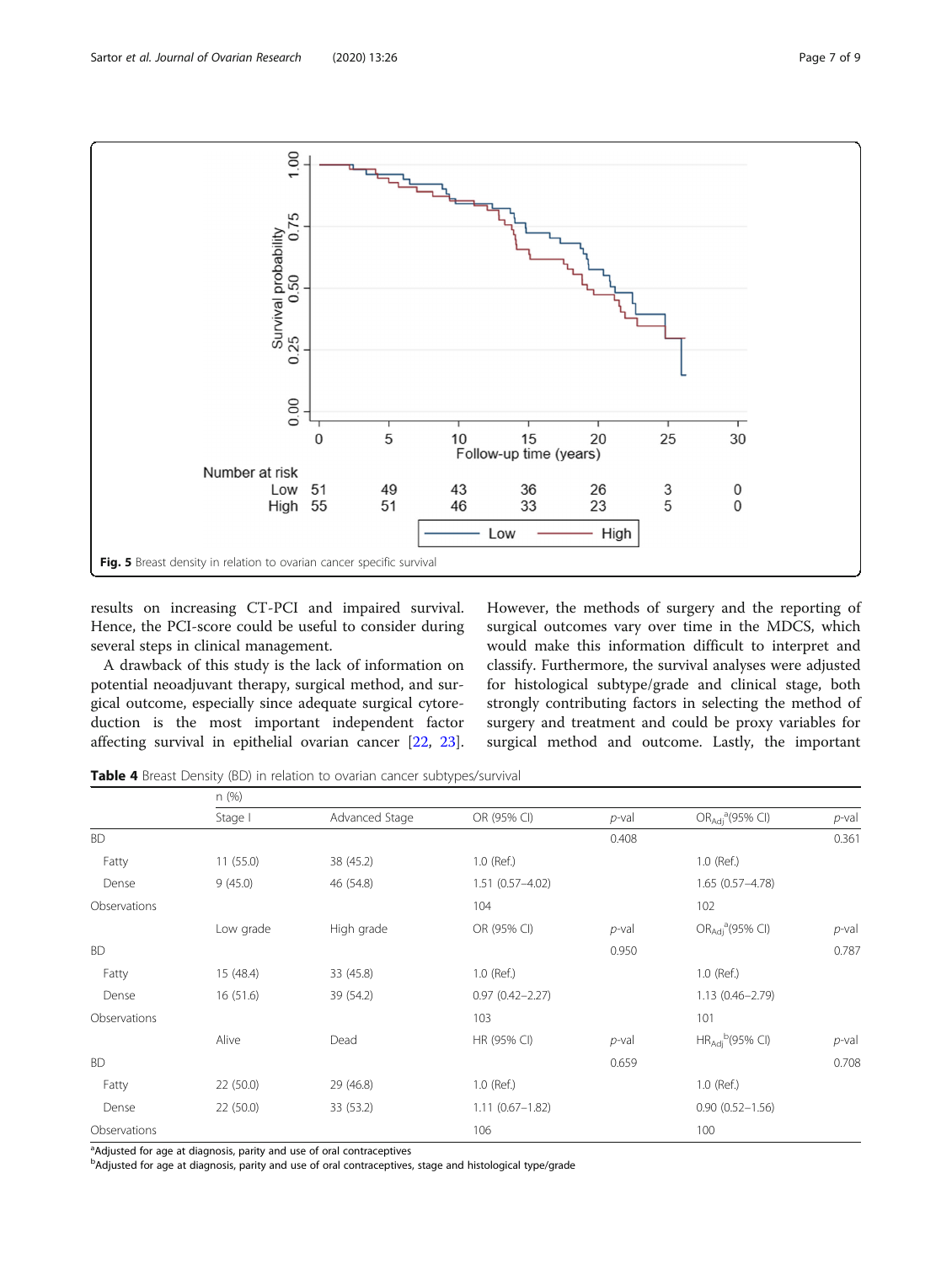aspect here is not the well-known fact that increased carcinomatosis is linked to surgical difficulties and more severe stages and outcome, but rather the important fact that an image score has the potential to reliably quantify carcinomatosis with a clear link to outcome, independent of time period.

At our institution, a prospective trial on women with ovarian cancer is planned, including scoring of CT-PCI, CPLN (by at least two radiologists) and surgical-PCI, registration of patient and pathology factors at the time of diagnosis, medical and surgical treatment, and overall outcome. Taken together, evaluated and quantified CPLN and carcinomatosis through imaging can help clinicians in the surgical and prognostic dilemma early in the diagnostic procedure.

CPLN is an interesting imaging parameter since it can be retrieved from the very same CT as the PCI-score. In this study, no significant associations between CPLN size and the clinical parameters were found in the adjusted analyses. Interestingly though, for all analyses enlarged CPLN signified a more aggressive disease (advanced stage, high grade tumors, and OC death), which is consistent with previous knowledge [\[10\]](#page-8-0). Other malignancy criteria for lymph nodes (border contour and signal intensity characteristics) than the somewhat blunt size criteria have proven predictive of lymph node status in rectal cancer [[24](#page-8-0)]. Additional studies with larger sample size and with additional malignancy criteria (beyond size) may be of value to further establish these associations.

Regarding BD, Wernli et al. have recently reported an association between increased BD and a moderately increased risk of ovarian cancer in women of 50–59 years of age [\[14\]](#page-8-0). To our knowledge, there is no previous study on BD and OC survival. Our hypothesis was that high BD would be associated with more aggressive OC subtypes and impaired survival; however, this could not be established. One potential reason for this is that the time between screening mammography and OC diagnosis varied up to 2.5 years, hence the mammographic imaging parameter and the OC diagnosis are not from the same time point, and the BD might have been altered during this period. Unfortunately, BRCA status was not available in the MDCS cohort, which would have been valuable considering the link to both ovarian and breast cancer [[25](#page-8-0)].

This retrospective cohort study is limited by the small sample size, mostly because only digital images could be used, and results should be interpreted with caution. However, there was no large difference in the distribution of clinical stage between the group with missing data as compared to the group without missing data (regarding PCI/CPLN and density groups), hence we believe the risk of selective bias to be very low. In addition, the images were performed on different radiology systems with varying image quality due to the long-time period. On the other hand, the long observation time is also an advantage considering follow-up time for survival information. Each of the three imaging parameters (CT-PCI, mammographic density, and CPLN) was estimated by a single radiologist, which does not allow for an analysis of inter-reader variability and reproducibility. However, the purpose of this study was no to create cut-offs for survival probability, but rather to study the direction of influences of certain imaging parameters that could be of value for future study and potential implementation in structured CT reports. As highlighted by Laghi et al. [[21](#page-8-0)], the CT-PCI is a challenging interpretation for radiologists since the score has some uncertainties (e.g., when it comes to abdominal area and lesion characterization), which might be difficult to score correctly. As a future prospect, it would be valuable to develop a more straightforward score, but this was beyond the scope of this study. However, given the uncertainties of the score, it is even more interesting that we were able to show a clear association with OC survival in this study.

Our results have several clinical implications. One of the very first steps, when a woman is presenting with a suspicion of ovarian cancer, is to perform a CT scan. Therefore, the structured information gathered at imaging might impact early clinical management, such as a high CT-PCI score prompting the clinical management at a specialist clinic for ovarian cancer, or to be prepared for an advanced stage disease with both surgical and prognostic challenges. Our results fit well with the structured surgical report from the European Society of Gynecological Oncology (ESGO), where surgical PCI is included in the surgical report, and as a future goal, the CT-PCI may be added to this chart.

#### Conclusions

We have identified significant relationships between increasing CT-PCI and important clinical parameters, such as advanced stage and impaired OC specific survival. When taken together, imaging parameters have the possibility to aid in the clinical care of women with ovarian cancer.

#### Abbreviations

BD: Breast density; BI-RADS: Breast imaging report and data system; CI: Confidence interval; CPLN: Cardio phrenic lymph nodes; CT: Computer tomography; OC: Ovarian cancer; PC: Peritoneal carcinomatosis; PCI: Peritoneal carcinomatosis index

#### Acknowledgements

Anna Åkesson for statistical support. Carina Bursjöö for CT-PCI interpretation. Anna Hwasser for data management.

#### Authors' contributions

HS is the main contributor to study design, data collection, statistical plan, data interpretation, and manuscript draft/revision. MB participated in designing the study, data collection and interpretation, and manuscript revision. KJ participated in data collection, study design, data interpretation, and revision of the manuscript. JB participated in data collection and